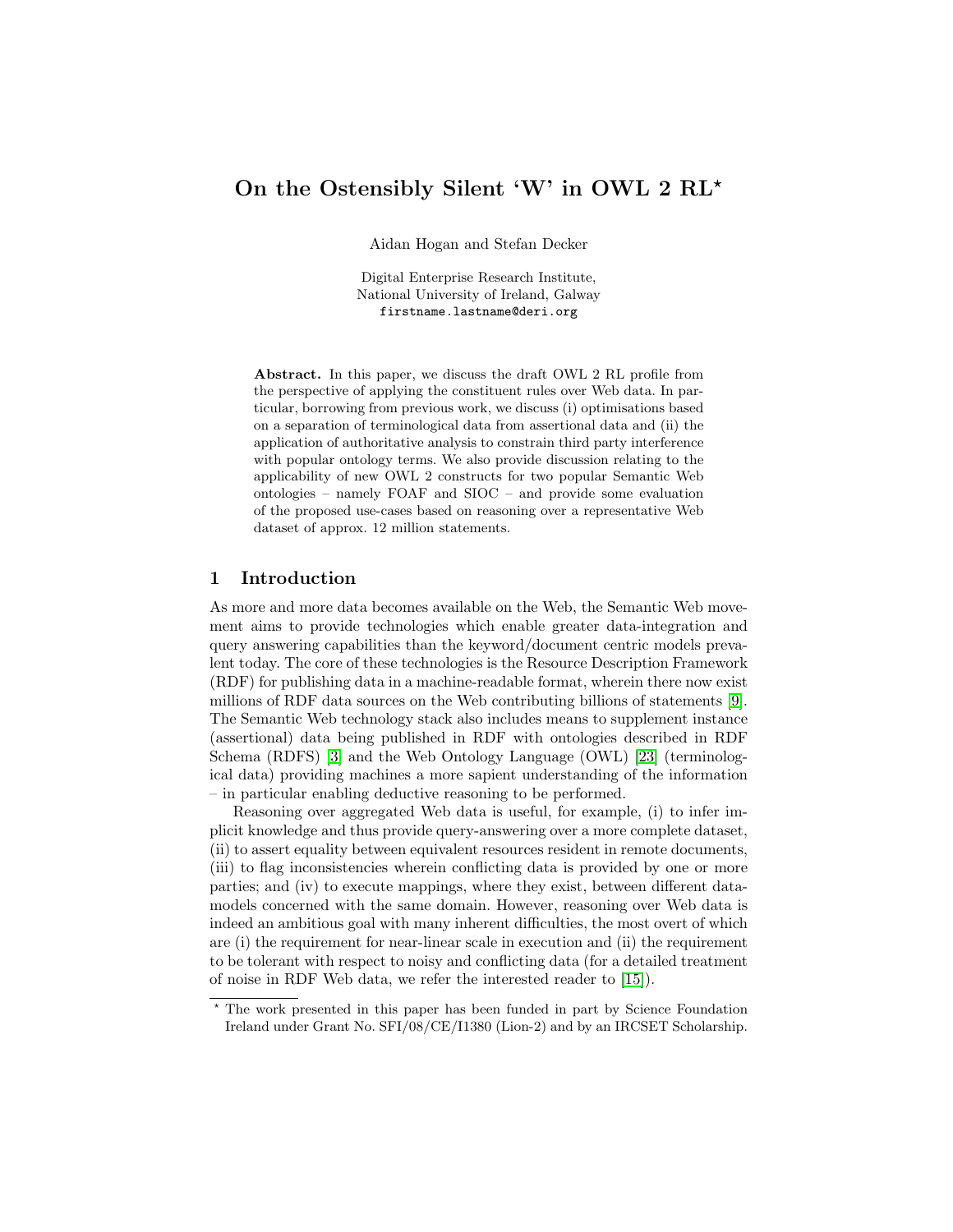With these requirements in mind, in previous work we introduced Scalable Authoritative OWL Reasoner (SAOR) [\[16\]](#page-11-3); we discussed the formulation and suitability of a set of rules inspired by  $pD^*$  [\[24\]](#page-11-4) – to cover a significant fragment of OWL Full reasoning – for forward-chaining materialisation over Web data. We gave particular focus to scalability and tolerance against noisy Web data showing that, by applying certain practical restrictions, materialisation over a diverse Web dataset – in the order of a billion statements – is feasible.

From the scalability perspective, we introduced a separation of terminological data from assertional data in our rule execution model, based on the premise that terminological data is the most frequently accessed segment of the knowledge base and represents only a small fraction of the overall data.

From the Web tolerance perspective, we presented many issues relating to the effects of noise – which is present in abundance on the Web – on reasoning. We particularly focused on the introduced problem of "ontology hijacking" wherein third-party sources redefine or subsume popular Web ontology terms. Our solution was to include consideration of the source or "context" of data, and provide "authoritative analysis" to curtail the privileges of third-parties.

Drawing on our experiences in reasoning over Web data, in this paper we discuss the new OWL 2 RL draft profile [\[18\]](#page-11-5). OWL 2 RL is a fragment of the new OWL 2 language for implementation within rule-based applications; hitherto, there existed only non-standard rule-implementable fragments of OWL reasoning, the mostly prominent thereof being Description Logic Programs (DLP) [\[11\]](#page-11-6) and  $pD^*$  [\[24\]](#page-11-4). OWL 2 RL extends upon both with a more complete list of rules, including support for a significant fragment of OWL 2 RDF-based semantics [\[21\]](#page-11-7).

We subsequently present a number of Web use-cases for new OWL 2 terms in the context of two popular Web ontologies: Friend Of A Friend (FOAF) [\[4\]](#page-10-1) and Semantically Interlinked Online Communities (SIOC) [\[1,](#page-10-2)[2\]](#page-10-3); we evaluate our proposed use-cases based on reasoning over a 12m statement Web dataset.

Specifically, in this paper we: (i) discuss a separation of terminological data from assertional data in executing OWL 2 RL/RDF rules; (ii) discuss authoritative reasoning over OWL 2 RL/RDF rules; and (iii) present insights and evaluation on possible deployment of new OWL 2 constructs within two popular Web ontologies – viz.: SIOC and FOAF.

## 2 OWL 2 RL vs. SAOR

Before we continue, we recall pertinent high-level discussion relating to our previous work on SAOR, and draw parallels to OWL 2 RL (for a more extensive treatment of SAOR, we refer the interested reader to [\[16\]](#page-11-3); a full list of SAOR rules is available in [\[16,](#page-11-3) Table 2]). In doing so, we provide insights into possible obstacles and optimisations relating to applying OWL 2 RL for materialisation over an RDF dataset collected from the Web.<sup>[1](#page-1-0)</sup> Please note that in Appendix [A,](#page-12-0) we replicate the OWL 2 RL/RDF rules from [\[18\]](#page-11-5) and denote certain characteristics which we will refer to in this section.

<span id="page-1-0"></span><sup>1</sup> Although we focus on forward-chaining applications of OWL 2 RL, much of our discussion has a more general appeal.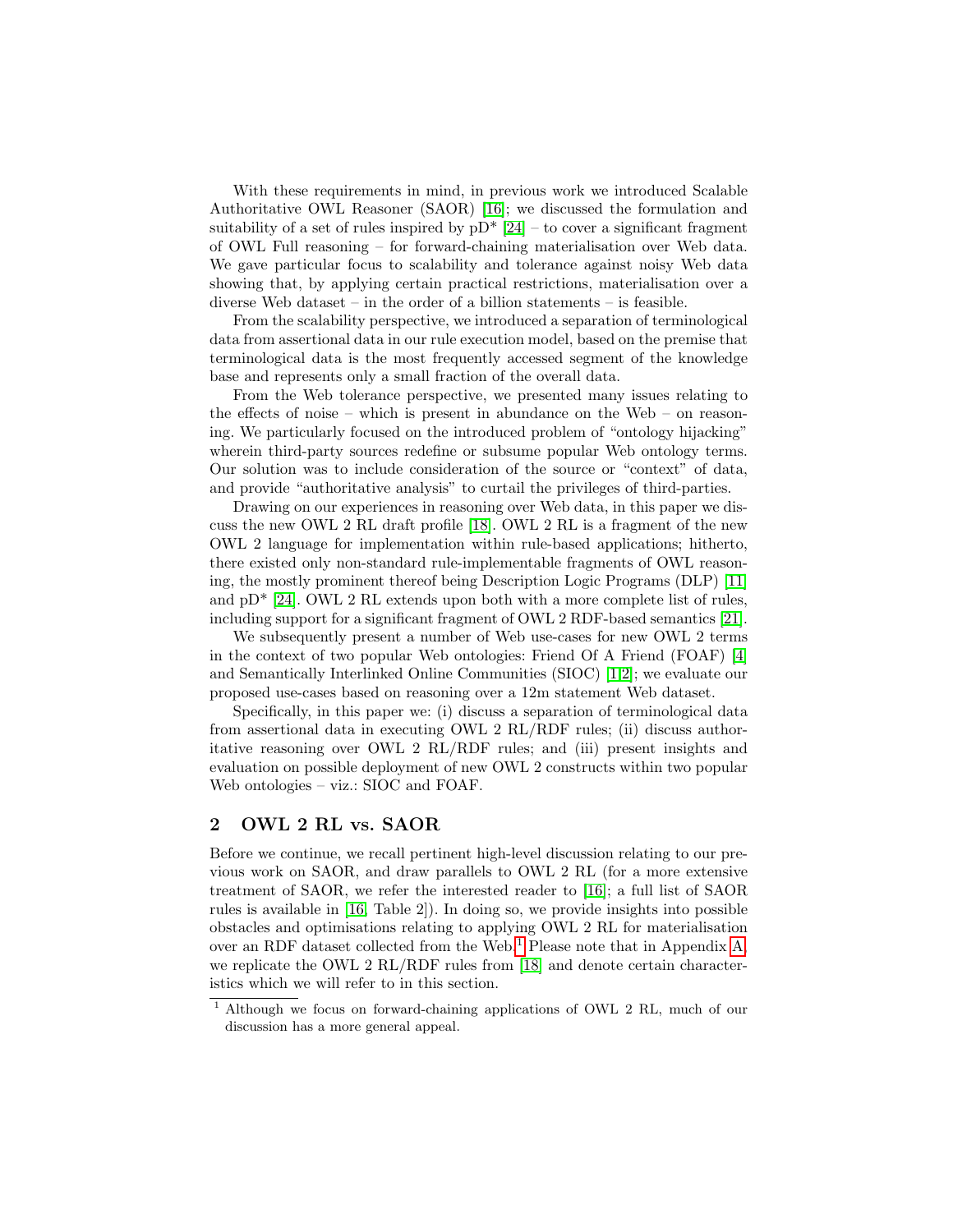SAOR is designed to accept as input a Web knowledge-base in the form of a large body of statements collected by means of a Web crawl, and to output inferred statements by forward-chaining reasoning according to a tailored fragment of OWL; input and inferred statements can then be exploited by a consumer application, such as for query answering. We identified three main aspects around which our system and rules is designed and implemented: *computational feasi*bility for scalability, reduced output statements such that consumer applications are not over-burdened, and finally Web tolerance for avoiding undesirable and potentially expensive "inflationary" inferences caused by noisy Web data.

In this section, we will introduce how our ruleset and implementation is designed to adhere to these requirements for Web reasoning, and contrast our approach with the OWL 2 RL ruleset; we begin by discussing general issues.

#### 2.1 High-level Issues

Firstly, SAOR ignores inconsistencies in the data; in OWL 2 RL, inconsistencies are flagged by means of a false inference which indicates that the original input graph is inconsistent – such rules could additionally be supported in SAOR. In both cases, the explosive nature of reasoning upon inconsistent data is avoided; i.e., inconsistencies do not lead to the inference of all possible triples.

Secondly, in SAOR we avoid inventing new anonymous individuals. Such invention breaks the upper bound on possible inferable statements from an input graph –  $|T|^3$  where T is the union of the set of RDF terms in the input and the set of 'built-in' terms that appear in the rule consequents – and allows for the inference of infinite statements. For example, in [\[24\]](#page-11-4), pD\*sv was introduced which extended pD\* with an additional rule based on  $\texttt{owl:someValuesFrom:}^2$  $\texttt{owl:someValuesFrom:}^2$ ?v someValuesFrom ?w ; onProperty ?p . ?u a ?v .  $\Rightarrow$  ?u ?p \_:b . \_:b a ?w .

Here,  $\Box$ : b is a unique blank-node created for each set of variable bindings from the rule body. Now, given an input graph where a binding for ?w is a subclass of the respective binding for ?v, this rule will infer infinite statements; such rules are excluded from pD\*, SAOR and OWL 2 RL due to such effects on termination.

In a related matter, in pD\*, blank nodes are allowed in all positions in a form of partially-generalised triples; literals are not allowed in subject or predicate positions. Thus, and following RDFS entailment practices [\[13,](#page-11-8) Section 7.1], pD\* includes rules which invent so called "surrogate blank nodes" to represent literals in subject and predicate positions where they would otherwise be disallowed. Although these blank nodes are formed by a direct mapping from a finite set of literals, they still create new terms and thus in SAOR, we opted to allow literals and blank-nodes in all positions of a triple. This is analogous to the Rule Interchange Format (RIF) [\[6\]](#page-11-9) and the OWL 2 RL notion of a generalised triple.

Thus far, OWL 2 RL maintains an upper bound of  $|T|^3$  inferred generalised statements. However, rules dt-type2, dt-eq and dt-diff (Table [1\)](#page-12-1) are based on an infinite set of literals independent of the input graph. Thus, materialisation according to these rules (which are clearly intended for backward-chaining)

<span id="page-2-0"></span><sup>&</sup>lt;sup>2</sup> In this paper, we use prefixed names as prevalent in the literature and, following Turtle syntax, use 'a' as a shortcut for  $\text{rdf:type}$  and '(...)' for RDF lists.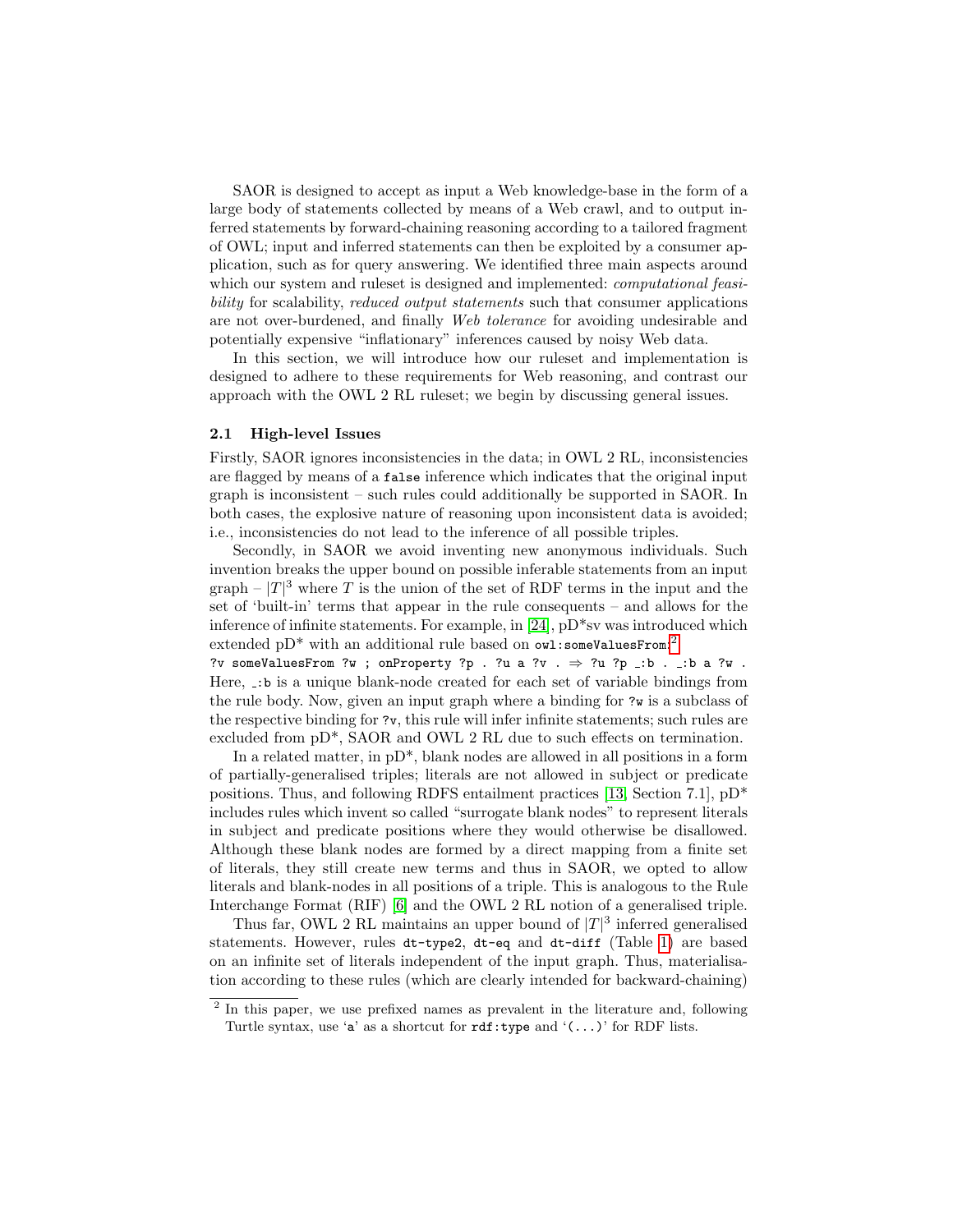would lead to inference of infinite triples. One could curtail such inferences by omitting the rules or only applying the rules over literals which appear in the input graph: either would maintain the  $|T|^3$  upper bound. Also, rule dt-eq could be used to infer equivalence between literals and their canonical versions, introducing at most  $|CL|$  terms where  $CL$  is the set of literals in the input with lexically distinct canons: the upper bound would then be  $(|CL| + |T|)^3$ .

Continuing, in SAOR we also aim to omit inference of what we term "extended axiomatic" statements. These include: (i) the set of RDF(S) axiomatic triples [\[13,](#page-11-8) Section 4.1]; (ii) the set of additional OWL axiomatic triples listed for  $pD^*$  [\[24,](#page-11-4) Table 6]; and (iii) inferences which apply to every RDF term in the graph. For the latter, we firstly omit rules which assert membership of rdfs:Resource for all terms, viz.: RDFS/pD\* rules rdfs4a/rdfs4b [\[13,](#page-11-8) Section 7.3. Secondly, we omit rules which mandate symmetric owl:sameAs inferences for all terms, viz: OWL 2 RL rule  $eq$ -ref (Table [3\)](#page-13-0)<sup>[3](#page-3-0)</sup> and pD<sup>\*</sup> rules rdfp5a/rdfp5b [\[24,](#page-11-4) Table 6]. Such rules immediately add  $|T|$  statements to the graph and could be considered inflationary; they are, perhaps, better suited to backward-chaining support (in an approach such as [\[17\]](#page-11-10)) than materialisation.

Indeed, reasoning involving owl: same As relations is problematic on the Web: in [\[14\]](#page-11-11) we found 85,803 equivalent individuals to be inferable from a Web dataset through the incongruous values 08445a31a78661b5c746feff39a9db6e4e2cc5cf and da39a3ee5e6b4b0d3255bfef95601890afd80709 for the prominent inverse-functional property foaf:mbox sha1sum – the former value is the sha1-sum of an empty string and the latter is the sha1-sum of the 'mailto:' string, both of which are erroneously published by online FOAF exporters.[4](#page-3-1) Thus, in SAOR, we cross-check the values of inverse-functional properties against a black-list of known noisy values. Also, we disallow owl: sameAs inferences from travelling to the predicate position of a triple or to the object position of an  $\text{rdf:type}$  triple: this is contrary to rule eq-rep-p in OWL 2 RL, and to the lack of a restriction on rule eq-rep-o where  $\texttt{rdf:type}$  predicates are allowed (Table [5\)](#page-13-1).

Aside from noisy data, naïve materialisation over OWL 2 RL equality rules eq-ref, eq-sym (Table [3\)](#page-13-0) and eq-trans (Table  $6$ ) – which axiomatise the reflexive, symmetric, and transitive nature of  $\alpha$ 1: sameAs resp. – leads to quadratic growth in inferences. Again, take for example the 85,803 equivalent individuals we had previously found; naïvely, the OWL 2 RL rules would mandate  $85,803^2=7.362b$ statements to represent the pair-wise equivalences. Also, assuming that each individual was mentioned in, on average, eight unique statements<sup>[5](#page-3-2)</sup>, the eq-rep-\* rules would infer 7.362b  $* 8 = 59b$  statements, with massive repetition.

Although the above example again relies on noisy Web data, there do exist valid examples on the Web of large "equivalence chains" of individuals. Again in [\[14\]](#page-11-11) we discovered a resource representing a "global user" on the vox.com

<span id="page-3-0"></span> $3$  One important note: rule eq-diff1 requires reflexive owl: sameAs statements to flag inconsistent reflexive owl:differentFrom statements; in the absence of the former, one should support the following rule: ?x :differentFrom ?x .  $\Rightarrow$  false

<span id="page-3-1"></span> $^4$  See, for example <code><http://blog.livedoor.jp/nkgw/foaf.rdf></code>

<span id="page-3-2"></span><sup>5</sup> Here, perhaps assuming uniqueness which also considers context.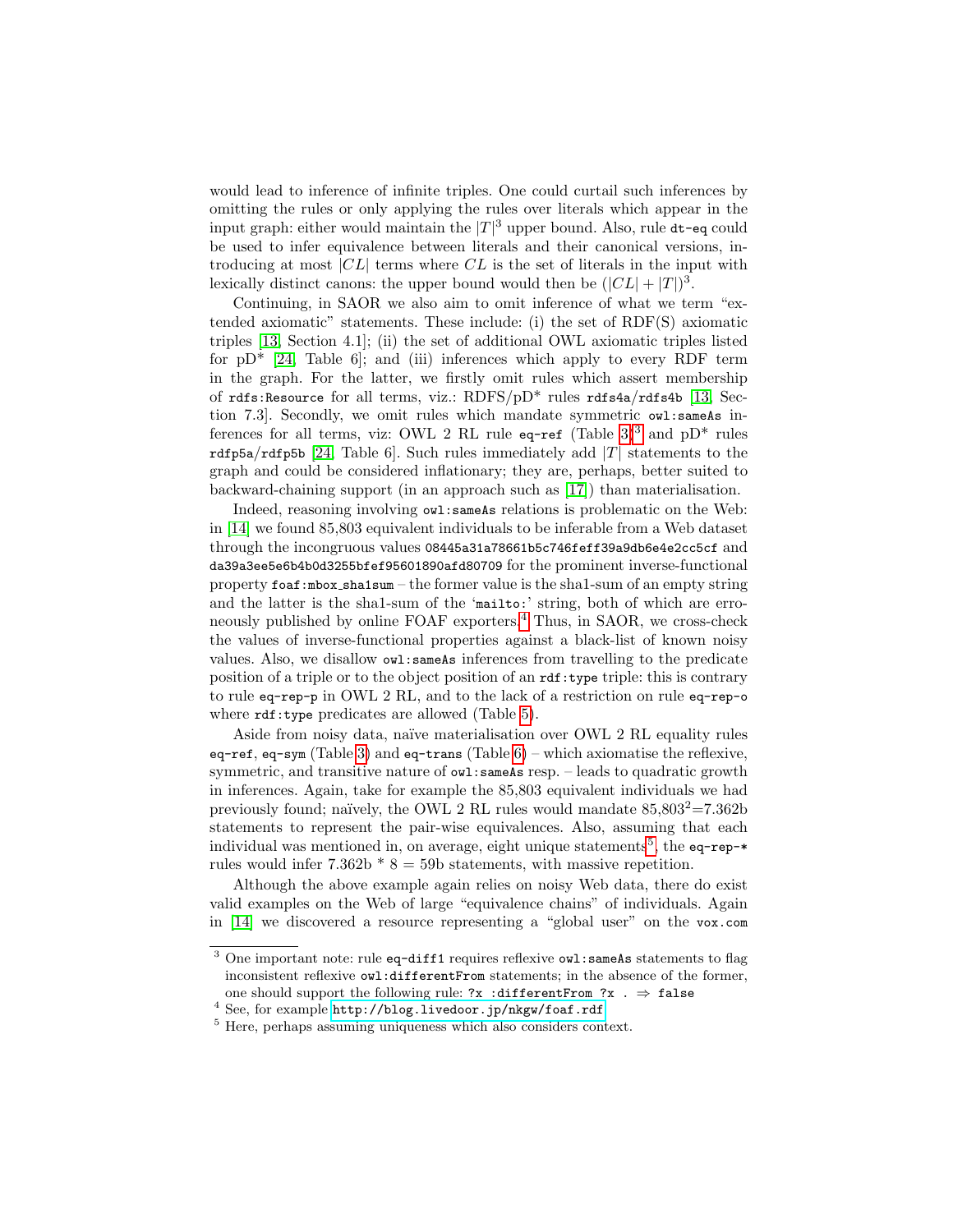blogging platform which exports FOAF data; this global user was identified by a blank node and was mentioned in the FOAF profiles of all users.[6](#page-4-0) Thus, in our crawl we found 32,390 unique resources, in different documents, with the valid value http://team.vox.com/ for inverse-functional property foaf:weblog. Again, such would lead to the inference of over a billion owl:sameAs statements and billions more statements in duplicative data.

Taking such considerations into account, in order to avoid an explosion of repetitious inferences in [\[14,](#page-11-11)[16\]](#page-11-3) we instead choose a single 'pivot' identifier for identifying equivalent individuals. Thus, we compress repetitive entries into one single entry; we also store equivalence relations from the pivot element to all other identifiers such that the fully expanded view can be realised by the consumer application using backward-chaining techniques.

Finally, there are two cardinality-related rules supported in SAOR for which no equivalent rule exists in OWL 2 RL; namely rdfc2 (Table [9\)](#page-14-1) and an exactcardinality version of cls-maxc2 (Table [6\)](#page-14-0). Their omission relates to the constraint that OWL 2 RL documents must also be valid OWL 2 DL documents [\[22,](#page-11-12) Section 2.1] which enforces certain computational guarantees, e.g., for entailment checking. Thus, the OWL 2 RL ruleset omits exact-cardinality versions of rules for cls-maxc<sup>\*</sup> and cls-maxqc<sup>\*</sup> (Table [6\)](#page-14-0) and support for minimum-cardinality; also missing are rules relating to disjoint-union expressions, which could be supported analogously to union-of and disjoint-class expressions (resp. cls-duni1 and cls-duni2 in Table [9\)](#page-14-1). More puzzlingly, the ruleset omits support for selfrestriction expressions which are supported by OWL 2 DL/EL; the omitted rules  $(cls-hs*$  in Table [9\)](#page-14-1) are reciprocal of those for has-value expressions  $(cls-hv*$ in Table [4\)](#page-13-2); motivation for the omission is missing from the draft documents.[7](#page-4-1)

In terms of Web reasoning, one other notable consequence of enforcing OWL 2 DL restrictions in OWL 2 RL documents is the forbiddance of inverse-functional datatype-properties [\[19,](#page-11-13) Section 9.2.8]: the definition of such properties is common on the Web; examples include foaf:mbox sha1sum and various FOAF chat ID properties whereby the former is commonly used as a primary means of identifying foaf:Person members without using URIs.

In summary, although the OWL 2 RL profile does not introduce new individuals, and although sound and complete when applied to a valid OWL 2 RL document, the profile is not immediately suited to application over Web data. Indeed, a Web reasoner should perhaps consider abandoning completeness guarantees for a more syntactically permissive, semantically inclusive and practicable (albeit, possibly incomplete) approach: e.g., allowing inverse-functional datatype-properties, including omitted rules as exemplified in Table [9](#page-14-1) and curtailing quadratic equivalence inferencing on the Web.

<span id="page-4-0"></span> $6$  See <http://team.vox.com/profile/foaf.rdf> for the RDF description of the resource with foaf:nick "Team Vox" and, e.g., [http://danbri.vox.com/profile/](http://danbri.vox.com/profile/foaf.rdf) [foaf.rdf](http://danbri.vox.com/profile/foaf.rdf) as an example of a user profile, all of which reference the Team Vox user.

<span id="page-4-1"></span> $^7$  We can only conjecture that this is perhaps related to a possible  ${\tt owl:hasSelf}$  emulation of an owl:ReflexiveProperty expression which is not supported.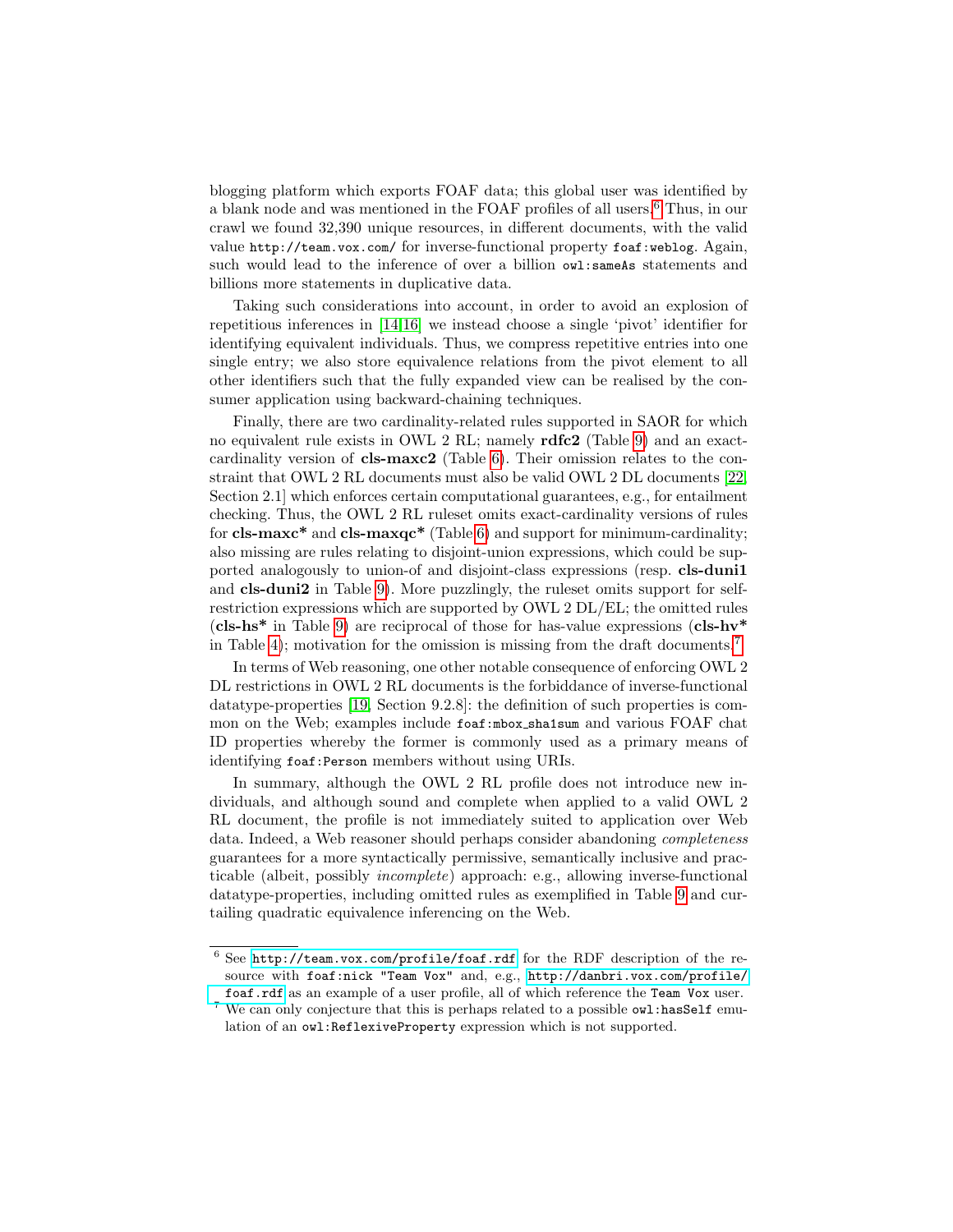#### 2.2 Separating terminological data

The main optimisation of SAOR, and indeed the main divergence from traditional rules engines, is in considering a distinction between terminological data and assertional data. Herein, we refer to terminological data as the segment of the Web crawl which deals with class and property descriptions – using RDF(S) and OWL terms – that are supported by the given ruleset.

In [\[16\]](#page-11-3), we showed that  $\langle 1\%$  of data in our large Web dataset represented terminological data; however, this small segment of data is the most frequently accessed for reasoning, with most rules including terminological expressions in their antecedents. For example, the FOAF ontology currently contains 559 triples, the majority of which we would consider to be terminological; however, there exists hundreds of millions<sup>[8](#page-5-0)</sup> of statements on the Web which use the properties and classes defined by the former 559 triples. Based on such observations, we optimise access to the terminological data; we perform an initial scan of the dataset and extract terminological statements while building an in-memory hashtable representation of this information which we call our "TBox".

In creating an in-memory TBox, for which the terminological information required by each rule can be accessed in  $\mathcal{O}(1)$  (in practical terms, considering our hashtable-based implementation), we significantly reduce the implementational complexity of all rules requiring terminological knowledge. Also, since we only index  $\langle 1\% \rangle$  of the data, the cost of building the hashtable is relatively low. In [\[16\]](#page-11-3), we categorised our rules according to their terminological and assertional arity; i.e., the amount of patterns in the rule that could be answered by the TBox and the amount that could not. In particular, we identified eighteen rules which required zero or one assertional patterns and thus, could be serviced by statement-wise scan of the entire (possibly unsorted) dataset.

Take for example the following rule:

?c owl:intersectionOf  $(?c_1 \ldots ?c_n)$  . ?x a ?c .  $\Rightarrow$  ?x a ?c<sub>1</sub>, ..., ?c<sub>n</sub>.

Herein, the terminological patterns serviceable by the TBox are underlined. To execute this rule, the dataset can be scanned statement-by-statement, with triples satisfying the ?x a ?c . pattern joined with the TBox; inferred statements can be recursively joined with the TBox in the same fashion. Thus, we can execute such rules using two scans of the unsorted data; the first builds the TBox and the second executes the rules (again, cf. [\[16\]](#page-11-3) for more detail).

However, there exist a number of rules which contain more than one purely assertional pattern in the antecedent, and thus require execution of joins on the arbitrarily large ABox – and even worse – exhaustive application on all inferred ABox triples. Such rules are more expensive to compute and require indexing of a much larger portion of the data; in [\[16\]](#page-11-3), we presented means to execute such rules using static sorted indices; however, such an approach encountered difficulties in achieving termination and is better suited to approximative reasoning. In any case, we showed that the majority of inferences for our Web dataset were covered by the set of rules with zero or one assertional pattern  $(<0.3\%$  of inferences were

<span id="page-5-0"></span><sup>8</sup> E.g., see <http://vmlion25.deri.ie/>; the figure could however be in the billions.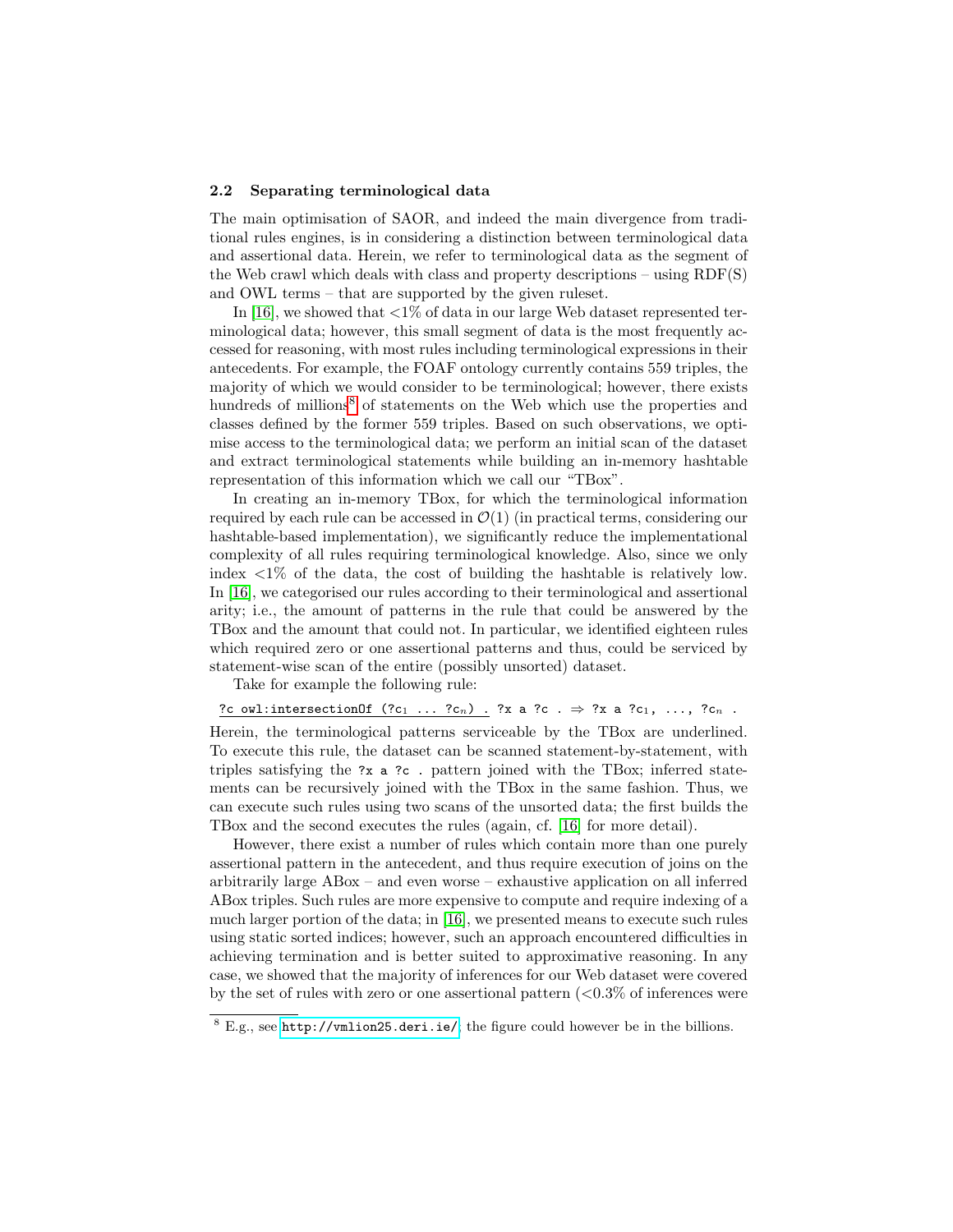found through rules with more than one assertional pattern<sup>[9](#page-6-0)</sup>). Subsequently, using the rules with a low assertional arity, we demonstrating reasoning over 1.1b statements, crawled from 665k Web documents, in <16.5 hours.

Following from this, Appendix [A](#page-12-0) lists OWL 2 RL rules in order of increasing complexity, starting with rules with no antecedent  $(\mathcal{R}0)$  and ending with rules with a variable number of assertional patterns  $(R6-7)$ . In practical terms, rules in R0-3 present an opportunity for near-linear scale with respect to Web reasoning in a system such as SAOR (at least, given observable trends in Web data); rules in  $R<sub>4-5</sub>$  require assertional joins (with an upper-bound of five conjunctive patterns for rule cls-maxqc4), which are more expensive to compute at Web scale; rules in  $R6-7$  may present Web reasoners with the daunting task of computing arbitrarily-large conjunctive- assertional-patterns – Web reasoners would probably have to enforce maximally supported lengths for such expressions.

#### 2.3 Authoritative reasoning

In preliminary work on SAOR, we encountered a puzzling deluge of inferences from naïve reasoning over a Web dataset. For example, we found that reasoning on a single membership assertion of owl:Thing – apparently the "top-level"  $\text{concept}$  – caused 4,251 inferences when naïve reasoning was applied to the Web dataset.<sup>[10](#page-6-1)</sup> Again for example, the document <http://www.eiao.net/rdf/1.0> defines 9 properties to be in the domain of  $\texttt{rdf:type}$  [\[15\]](#page-11-2).<sup>[11](#page-6-2)</sup>

The problem is more widespread than core RDF(S)/OWL terms; for one membership assertion of foaf:Person, naïve reasoning created 4,631 inferences (an additional 380 inferences on top of owl:Thing) as opposed to the six inferences mandated by the FOAF ontology. As another example, there are multiple doc-uments which declare the class foaf: Image to be an owl: ObjectProperty [\[15\]](#page-11-2).<sup>[12](#page-6-3)</sup>

In [\[16\]](#page-11-3), we termed such third party redefinition of ontology terms "ontology hijacking" and proposed a solution to counter such behaviour based upon analysis of "authoritative sources" for terminological data:

Definition 1 (Authoritative Source). A Web document from source (context) c speaks authoritatively about an RDF term n iff:

- 1. n is a blank node; or
- 2. n is a URI and c coincides with, or is redirected to by, the namespace of n.

We then defined our notion of an "authoritative rule application" whereby, here paraphrasing, each Web document satisfying a terminological pattern in the antecedent must speak authoritatively for at least one term appearing in both the assertional and terminological parts of the antecedent; e.g., take the rule:

- <span id="page-6-2"></span> $11$  Such usage of owl:Thing is prohibited by the structural syntax of OWL 2 RL [\[19\]](#page-11-13).
- <span id="page-6-3"></span><sup>12</sup> E.g., see [http://wiki.sembase.at/index.php/Special:ExportRDF/Dieter\\_Fensel](http://wiki.sembase.at/index.php/Special:ExportRDF/Dieter_Fensel)

<span id="page-6-0"></span><sup>&</sup>lt;sup>9</sup> This figure is, however, increasing with popular usage of transitive properties.

<span id="page-6-1"></span> $^{10}$  E.g., the document [http://lsdis.cs.uga.edu/~{}oldham/ontology/wsag/wsag.](http://lsdis.cs.uga.edu/~{}oldham/ontology/wsag/wsag.owl) [owl](http://lsdis.cs.uga.edu/~{}oldham/ontology/wsag/wsag.owl) accounts for 55 such inferences where owl:Thing is a member of 55 union class descriptions.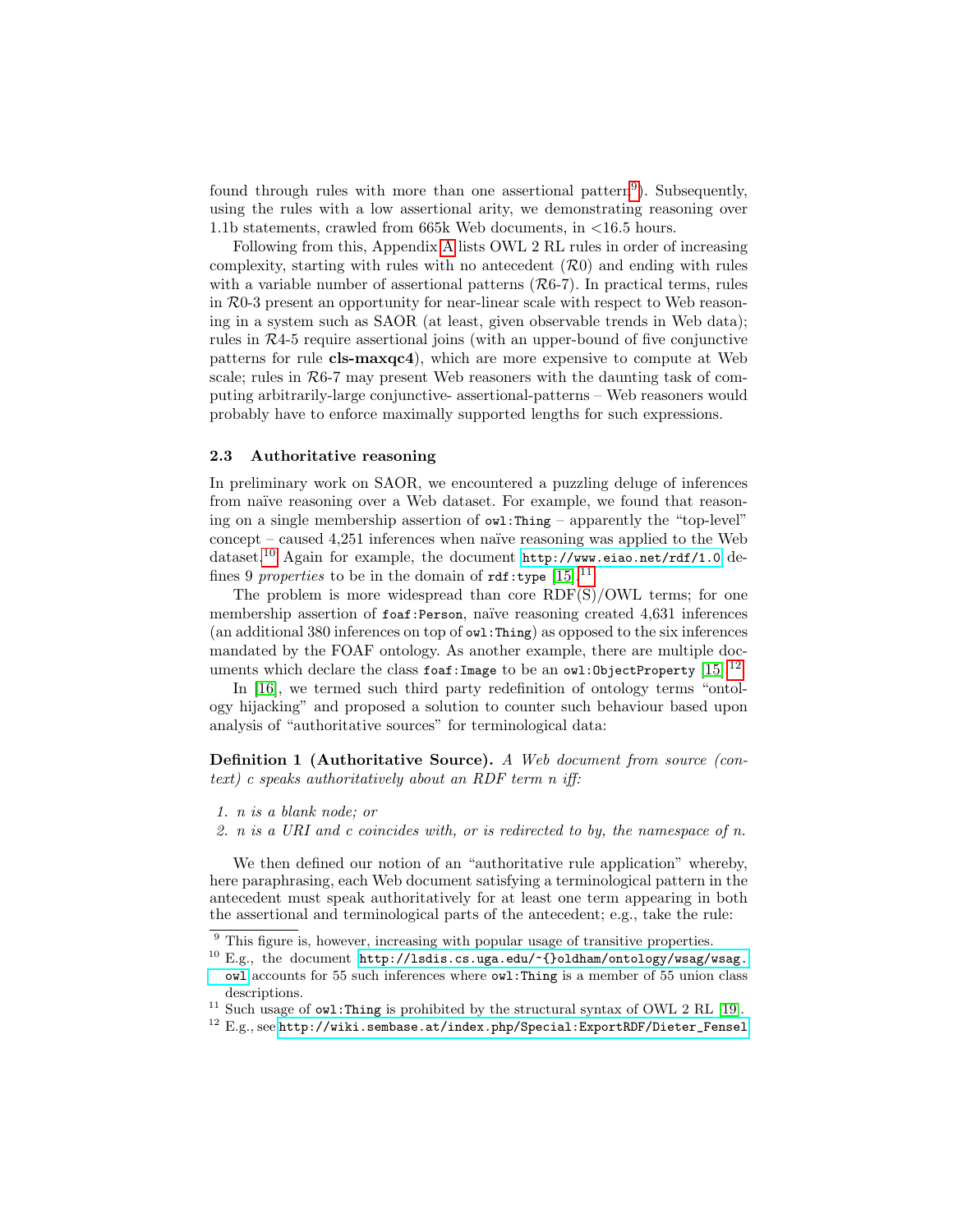#### ?p rdfs:domain ?c . ?x ?p ?y .  $\Rightarrow$  ?x a ?c .

Here, the term matched by ?p must be authoritatively spoken for by the document serving the rdfs:domain triple. Therefore, taking the previous example where nine domains for  $\texttt{rdf:type}$  are non-authoritatively defined, the document <http://www.eiao.net/rdf/1.0> does not speak authoritatively for rdf:type, which is bound by ?p: thus, no inference takes place.

Of course, we still allow extension of external ontologies, whereby memberships of local terms are translated into memberships of remote terms, but not vice-versa; e.g., for the above rule, authoritative reasoning will still permit a triple such as ex:sibling rdfs:domain foaf:Person . when served in a location authoritative for the ex: namespace, facilitating translation from subjectmembers of the local property ex:sibling to the remote class foaf:Person.

Along these lines, Tables [4-](#page-13-2)[9](#page-14-1) indicate authoritative variables for the OWL 2 RL rules in bold-face; when enforced, the document(s) serving the terminological statements must speak authoritatively for at least one binding of an authoritative variable for the rule to fire.

### 3 Web Use-cases

The OWL 2 New Features and Rationale document [\[10\]](#page-11-14) is intended to provide rationale and use-cases for novel OWL 2 features; in particular, the document defines 19 use-cases which motivate new features. However, the document focuses largely on domain-specific use-cases, with, e.g., nine use-cases tied to the Health Care and Life Sciences (HCLS) domain. In this section, we briefly look at how new OWL 2 features could be exploited on the Web by investigating possible pragmatic extensions of two prominent Web ontologies; namely Friend Of A Friend (FOAF) and Semantically Interlinked Online Communities (SIOC).

FOAF is a lightweight ontology providing classes and properties for describing personal information and resources; these terms are amongst the most com-monly instantiated on the Web [\[9,](#page-11-0) Table  $1\&2$ ], with many blogging platforms and social networks providing automatic exports of user profiles in FOAF. SIOC [\[2\]](#page-10-3), similarly, is a lightweight ontology for describing and connecting resources relating to online social communities and the various platforms for information dissemination on the Web; SIOC reuses terms from other Web ontologies, including FOAF. SIOC terms have more recently seen a large growth in popularity as large-volume exporters have become available.[13](#page-7-0)

Both ontologies are pragmatically lightweight to foster uptake amongst nonexpert communities; we follow such precedent  $-e.g.,$  we ignore the new disjointunion qualified-cardinality and self-restriction constructs since both FOAF and SIOC have previously avoided complex class descriptions from the original OWL specification – and select the following novel OWL 2 constructs as possible targets for use in FOAF and/or SIOC: (i) IrreflexiveProperty/AsymmetricProperty; (ii) propertyChainAxiom; and (iii) hasKey.

<span id="page-7-0"></span><sup>&</sup>lt;sup>13</sup> See <http://vmlion25.deri.ie/> for a recent survey of the terms in a  $>$ 1bn statement Web dataset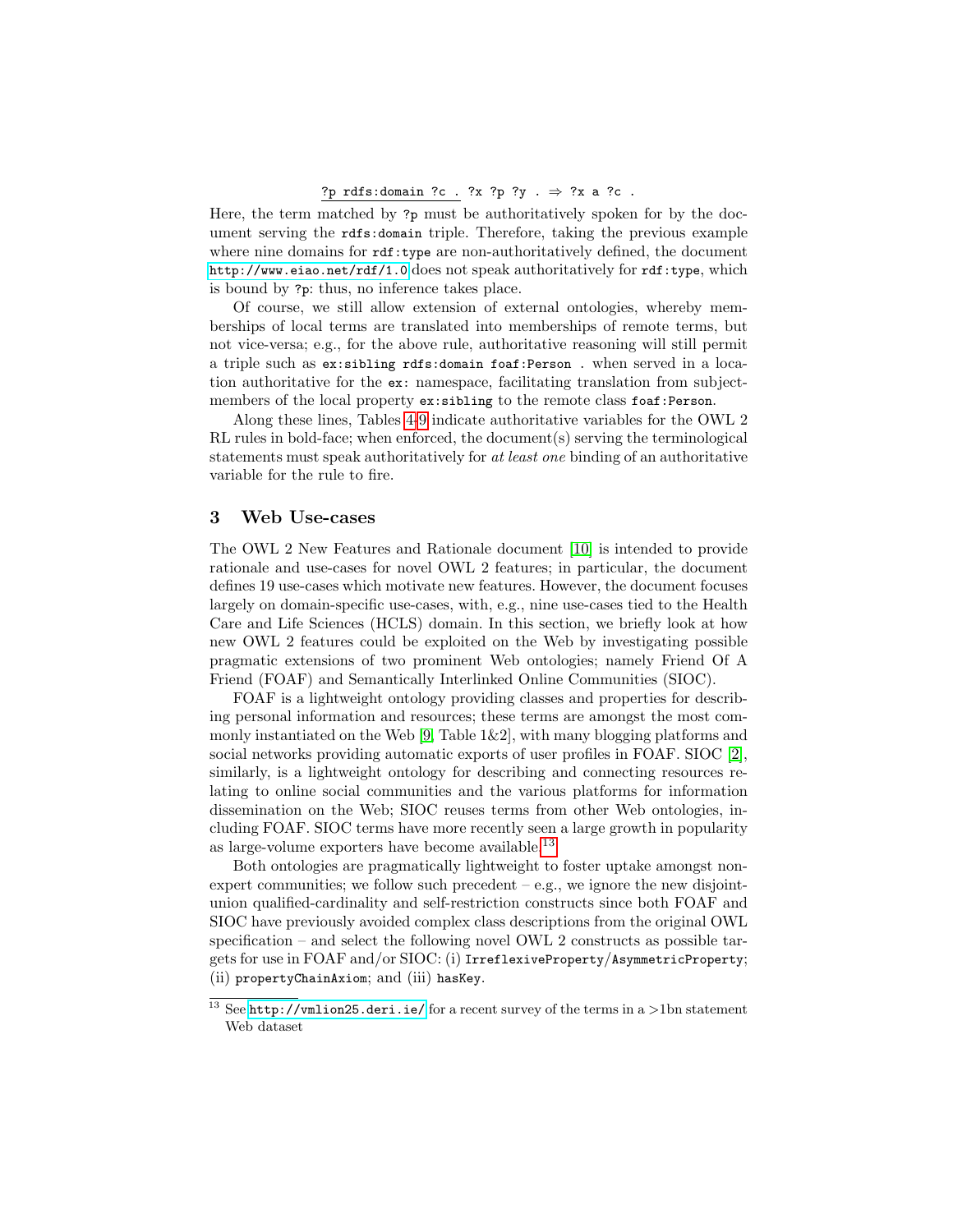In order to provide insights into the fecundity of our proposed extensions, we perform reasoning over a representative Web dataset. We retrieved this dataset from the Web in April 2009 by means of a Web crawl using MultiCrawler [\[12\]](#page-11-15); be-ginning with Tim Berners-Lee's FOAF file<sup>[14](#page-8-0)</sup>, we performed a seven-hop breadth first crawl for RDF/XML files; after each hop, we extracted all URIs from the crawled data as input for the next hop. Finally, we restricted the crawl according to pay-level-domains; we enforced a maximum of 5,000 crawled documents from each domain so as to ensure a diverse and representative dataset. The crawl consisted of access to 149,057 URIs, and acquired 54,836 (36.8%) valid RDF/XML documents containing 12,534,481 RDF statements; of these, 3,751,617 statements (29.9%) contain a URI in the FOAF namespace and 782,188 (6.2%) contain a URI in a SIOC namespace.

Property constraints We now look at asymmetrical/irreflexive property constraints: we take precedent from the current owl:disjointWith assertions in FOAF and SIOC which analogously provide simple means of consistency checking. Firstly, please note that all asymmetric properties are irreflexive. Also, we only select properties whose irreflexivity was not already implicitly constrained by disjoint domain/range assertions; we exclude datatype properties, and, e.g., we exclude workplaceHomepage since the domain (Person) and range (Document) are disjoint and symmetric or reflexive relations thereof would already be flagged. We chose 6 FOAF properties and 17 SIOC properties as being implicitly assymetric/irreflexive and one SIOC property as being irreflexive alone: sibling.

Applying these constraints to our Web dataset, we found 319 sioc: $\text{link}^{15}$  $\text{link}^{15}$  $\text{link}^{15}$ , 2 foaf:holdsAcccount and 1 foaf:mbox reflexive statements. We found no examples of symmetric statements for the asymmetric properties. Although the results are less than convincing, the asymmetric/irreflexive constraints would constitute a straightforward extension of the FOAF/SIOC ontologies; please note that for authoritative reasoning, these constraints should be provided in the FOAF/SIOC ontologies for the FOAF/SIOC terms respectively.

Property chains The owl: propertyChainAxiom allows for defining arbitrarily long paths which, when present, succinctly infer membership of a single property.

The main use-case we envisage for this construct relates to translating SIOC attributes attached to an instance of sioc:User into FOAF attributes attached to foaf:Agent. The FOAF profile defines a class foaf:OnlineAccount intended to represent the online presence of a foaf:Agent through the foaf:holdsAccount relation; SIOC defines sioc:User, a subclass of foaf:OnlineAccount, and provides a more expressive vocabulary for defining and connecting the sioc:User with online services. Thus, we can translate from the SIOC attributes for sioc:User/foaf:0nlineAccount to equivalent FOAF properties with a domain of foaf:Agent or an encompassing class thereof.

<span id="page-8-0"></span> $14$  <http://www.w3.org/People/Berners-Lee/card>

<span id="page-8-1"></span><sup>&</sup>lt;sup>15</sup> The textual description of the link property recommends irreflexive use [\[1\]](#page-10-2). Most such reflexive statements are produced by the SIOC WordPress exporter; e.g., see [http://dowhatimean.net/?sioc\\_type=site](http://dowhatimean.net/?sioc_type=site)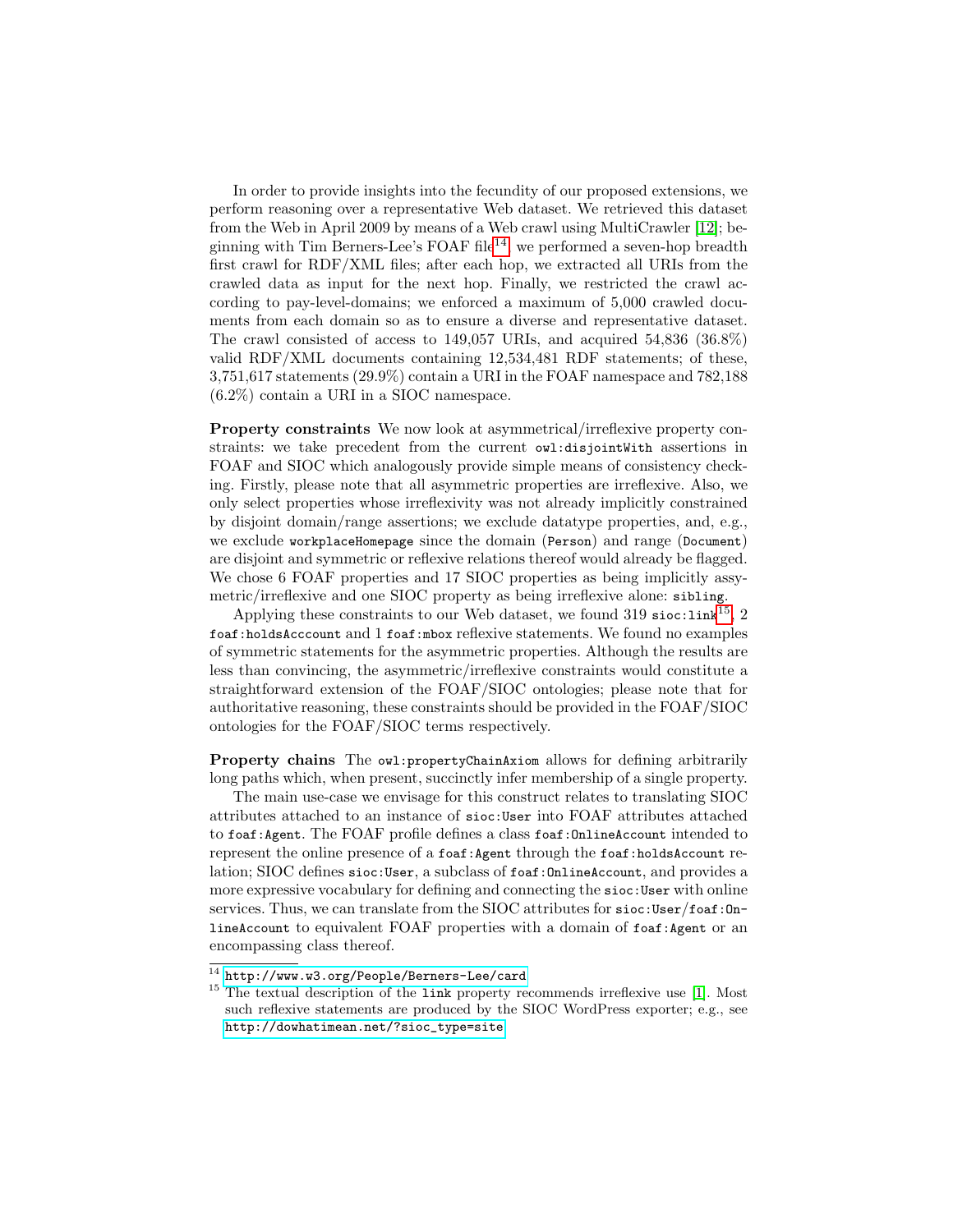Another possible use-case is to formally realise the informal semantics of sioc:topic which state that "...a Container will have an associated topic or set of topics that can be propagated to the Items it contains" [\[1\]](#page-10-2): this propagation can be implemented using OWL 2 property chains.

Figure [1](#page-9-0) depicts the envisaged translations.; to take an example, the assertion foaf:nick :propertyChainAxiom (foaf:holdsAccount, sioc:name) . made in the FOAF or SIOC ontology would allow for authoritative translation of sioc:name values attached to sioc:Users into foaf:nick values attached to foaf:Agents.<sup>[16](#page-9-1)</sup>



<span id="page-9-0"></span>Fig. 1. FOAF/SIOC property chain translations

Applying the above chains to our dataset, we found 29,617 inferences; viz.: 29,373 foaf:nick, 216 foaf:depiction, 20 foaf:mbox and 8 foaf:mbox sha1sum statements respectively. Here it seems, the only practically convincing use-case is the translation of sioc:name values into foaf:nick values, although perhaps with the growth of online SIOC data, the above figures may begin to increase.

Complex keys We examine one last use-case for the new OWL 2 constructs; namely the owl:hasKey construct which is used to define a set of properties whose values together uniquely identify a member of the specified class. We foresee one possible use-case which again lies on the intersection of FOAF and SIOC: members of foaf:OnlineAccount, and thereby of sioc:User, are uniquely defined by the properties foaf:accountName and foaf:accountServiceHomepage together.

Applying the above key to our dataset, we found 4,576,310 non-reflexive :sameAs inferences (only includes inferences from application of prp-key and not of, e.g., eq-trans) mentioning 78,534 individuals, with the longest equivalence chain containing 723 individuals. Due to rare usage of URIs for OnlineAccount members, complex keys are the only solution currently available to uniquely identify and aggregate such resources.

# 4 Related Work

Several rule expressible non-standard OWL fragments; namely OWL-DLP [\[11\]](#page-11-6), OWL<sup>−</sup> [\[7\]](#page-11-16) (which is a slight extension of OWL-DLP), OWLPrime [\[25\]](#page-11-17) and pD\* [\[24\]](#page-11-4); have been defined in the literature and enable incomplete but sound RDFS and OWL Full inferences.

<span id="page-9-1"></span> $^{16}$  This translation seems a neat fit: the informal description of  ${\tt foaf:nick}$  states that it is for values "such as those use [sic.] in IRC chat, online accounts, and computer logins" [\[4\]](#page-10-1).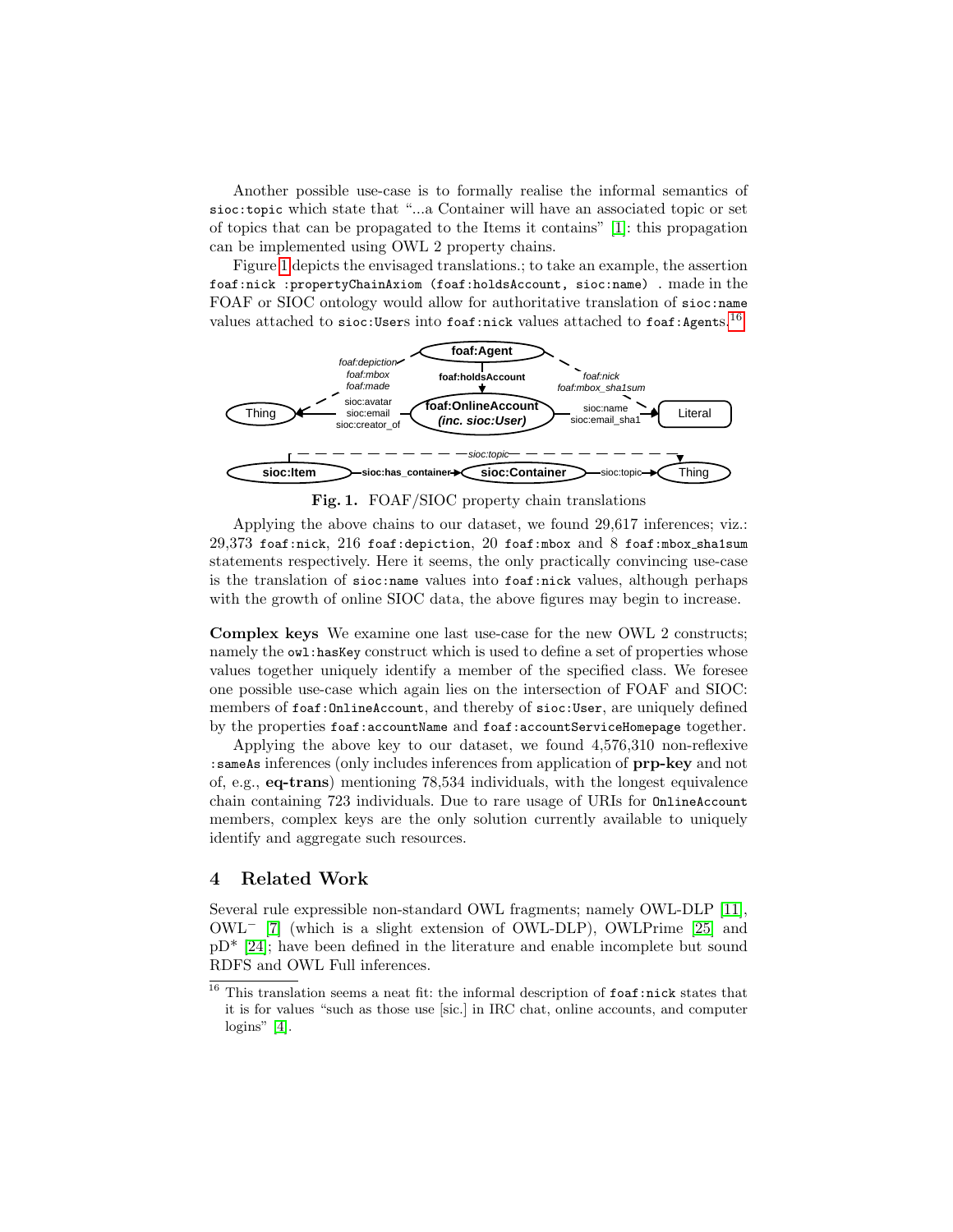Some existing systems already implement a separation of TBox and ABox for scalable reasoning, where in particular, assertional data are stored in some RDBMS; e.g., Hawkeye [\[20\]](#page-11-18) demonstrates reasoning over a 166m triple Web dataset – however, they use a prescribed TBox. Also, like us, they internally choose pivot identifiers to represent equivalent sets of individuals.

Work presented in [\[5\]](#page-10-4) introduced the notion of an *authoritative description* which is very similar to ours; however, we provide much more extensive treatment of the issue, supporting a much more varied range of RDF(S)/OWL constructs.

One promising alternative to authoritative reasoning for the Web is the notion of "context-dependant" or "quarantined reasoning" introduced in [\[8\]](#page-11-19), whereby inference results are only considered valid (quarantined) within the given context of a document.

### 5 Conclusion

In this paper, we have presented discussion relating to applying OWL 2 RL over Web data. In particular, we discussed a separation of terminological data from purely assertional data wherein terminological data represents a small fraction of an overall Web dataset and is the most frequently accessed during reasoning. We presented a categorisation of OWL 2 RL rules based on terminological/assertional arity and discussed the implementational feasibility of said categories. We also discussed authoritative reasoning, which heeds the source of information when making inferences, thus countering unwanted third-party contributions. We identified those variable positions present in the OWL 2 RL/RDF rules which should be authoritatively restricted to counter-act ontology hijacking. Finally, motivated by a lack of Web reasoning discussion in the official specifications, we presented a number of Web use-cases for OWL 2 terms based on two popular Web ontologies: viz. SIOC and FOAF. Although some of the usecases were not convincing when presented with a real Web dataset, we found some practical deployment for the owl: propertyChainAxiom and owl:hasKey constructs. In any case, our purview was limited to that of SIOC and FOAF, and we conclude that new OWL 2 terms may find more productive application in other/future Web ontologies.

# References

- <span id="page-10-2"></span>1. U. Bojārs and J. G. Breslin. SIOC Core Ontology Specification, Jan. 2009. [http:](http://rdfs.org/sioc/spec/) [//rdfs.org/sioc/spec/](http://rdfs.org/sioc/spec/).
- <span id="page-10-3"></span>2. J. G. Breslin, A. Harth, U. Bojars, and S. Decker. Towards semantically-interlinked online communities. In ESWC, pages 500–514, 2005.
- <span id="page-10-0"></span>3. D. Brickley and R. Guha. RDF vocabulary description language 1.0: RDF Schema. W3C Recommendation, Feb. 2004. http://www.w3.org/TR/rdf-schema/.
- <span id="page-10-1"></span>4. D. Brickley and L. Miller. FOAF Vocabulary Specification 0.91, Nov. 2007. [http:](http://xmlns.com/foaf/spec/) [//xmlns.com/foaf/spec/](http://xmlns.com/foaf/spec/).
- <span id="page-10-4"></span>5. G. Cheng, W. Ge, H. Wu, and Y. Qu. Searching semantic web objects based on class hierarchies. In Proceedings of Linked Data on the Web Workshop, 2008.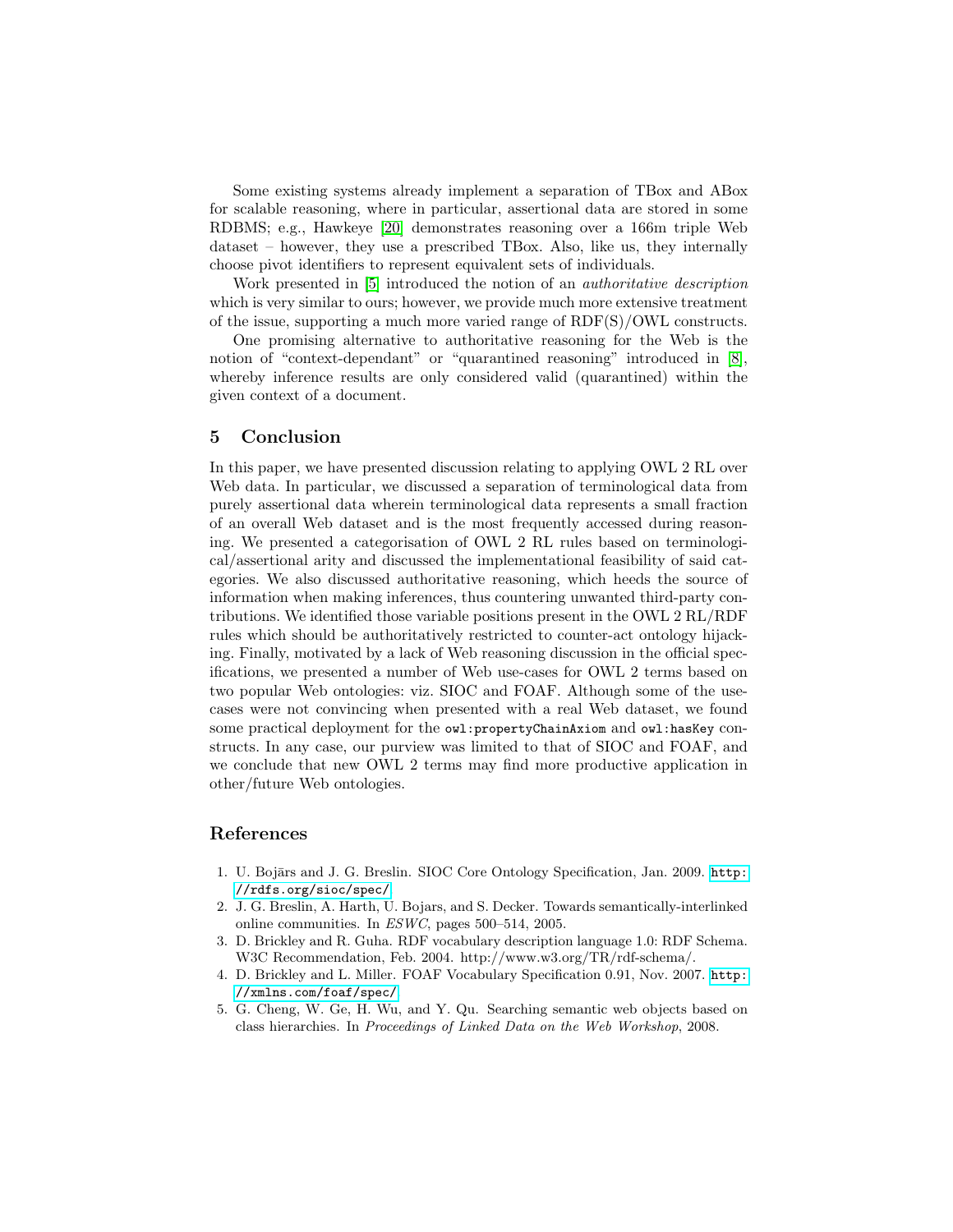- <span id="page-11-9"></span>6. J. de Bruijn. RIF RDF and OWL Compatibility, July 2009. W3C Working Draft, available at <http://www.w3.org/TR/rif-rdf-owl/>.
- <span id="page-11-16"></span>7. J. de Bruijn, A. Polleres, R. Lara, and D. Fensel. OWL<sup>−</sup>. Technical Report WSML d20.1v0.2, 2005.
- <span id="page-11-19"></span>8. R. Delbru, A. Polleres, G. Tummarello, and S. Decker. Context dependent reasoning for semantic documents in Sindice. In Proc. of the 4th Int. Workshop on Scalable Semantic Web Knowledge Base Systems (SSWS 2008), October 2008.
- <span id="page-11-0"></span>9. L. Ding and T. Finin. Characterizing the Semantic Web on the Web. In Proceedings of the 5th International Semantic Web Conference, November 2006.
- <span id="page-11-14"></span>10. C. Golbreich and E. K. Wallace. OWL 2 New Features and Rationale. W3C Working Draft, 2009. <http://www.w3.org/TR/owl2-new-features/>.
- <span id="page-11-6"></span>11. B. Grosof, I. Horrocks, R. Volz, and S. Decker. Description logic programs: Combining logic programs with description logic. In 13th International Conference on World Wide Web, 2004.
- <span id="page-11-15"></span>12. A. Harth, J. Umbrich, and S. Decker. Multicrawler: A pipelined architecture for crawling and indexing semantic web data. In 5th International Semantic Web Conference, pages 258–271, 2006.
- <span id="page-11-8"></span>13. P. Hayes. RDF semantics. W3C Recommendation, Feb. 2004. http://www.w3.org/TR/rdf-mt/.
- <span id="page-11-11"></span>14. A. Hogan, A. Harth, and S. Decker. Performing object consolidation on the semantic web data graph. In I3: Identity, Identifiers, Identification Workshop, 2007.
- <span id="page-11-2"></span>15. A. Hogan, A. Harth, A. Passant, S. Decker, and A. Polleres. Weaving the Pedantic Web. Technical report, DERI Galway, 2009. [http://www.deri.ie/fileadmin/](http://www.deri.ie/fileadmin/documents/DERI-TR-2009-07-28.pdf) [documents/DERI-TR-2009-07-28.pdf](http://www.deri.ie/fileadmin/documents/DERI-TR-2009-07-28.pdf).
- <span id="page-11-3"></span>16. A. Hogan, A. Harth, and A. Polleres. Scalable Authoritative OWL Reasoning for the Web. Int. Journal on Semantic Web and Information Systems, 5(2), 2009.
- <span id="page-11-10"></span>17. G. Lukácsy and P. Szeredi. Efficient description logic reasoning in prolog: The dlog system. CoRR, abs/0904.0578, 2009.
- <span id="page-11-5"></span>18. B. Motik, B. C. Grau, I. Horrocks, Z. Wu, A. Fokoue, and C. Lutz. OWL 2 Web Ontology Language Profiles, June 2009. W3C Candidate Recommendation, available at <http://www.w3.org/TR/owl2-profiles/>.
- <span id="page-11-13"></span>19. B. Motik, P. F. Patel-Schneider, and B. Parsia. OWL 2 Web Ontology Language Structural Specification and Functional-Style Syntax, June 2009. W3C Candidate Recommendation, available at <http://www.w3.org/TR/owl2-syntax/>.
- <span id="page-11-18"></span>20. Z. Pan, A. Qasem, S. Kanitkar, F. Prabhakar, and J. Heflin. Hawkeye: A practical large scale demonstration of semantic web integration. In OTM Workshops, 2007.
- <span id="page-11-7"></span>21. M. Schneider. OWL 2 RDF-Based Semantics. W3C Candidate Recommendation, June 2009. <http://www.w3.org/TR/owl2-rdf-based-semantics/>.
- <span id="page-11-12"></span>22. M. Smith, I. Horrocks, and M. Krötzsch. OWL 2 Web Ontology Language Conformance, June 2009. W3C Candidate Recommendation, available at [http:](http://www.w3.org/TR/owl2-conformance/) [//www.w3.org/TR/owl2-conformance/](http://www.w3.org/TR/owl2-conformance/).
- <span id="page-11-1"></span>23. M. K. Smith, C. Welty, and D. L. McGuinness. OWL Web Ontology Language Guide. W3C Recommendation, Feb. 2004. http://www.w3.org/TR/owl-guide/.
- <span id="page-11-4"></span>24. H. J. ter Horst. Completeness, decidability and complexity of entailment for RDF Schema and a semantic extension involving the OWL vocabulary. Journal of Web Semantics, 3:79–115, 2005.
- <span id="page-11-17"></span>25. Z. Wu, G. Eadon, S. Das, E. I. Chong, V. Kolovski, M. Annamalai, and J. Srinivasan. Implementing an Inference Engine for RDFS/OWL Constructs and User-Defined Rules in Oracle. In 24th Int. Conf. on Data Engineering. IEEE, 2008.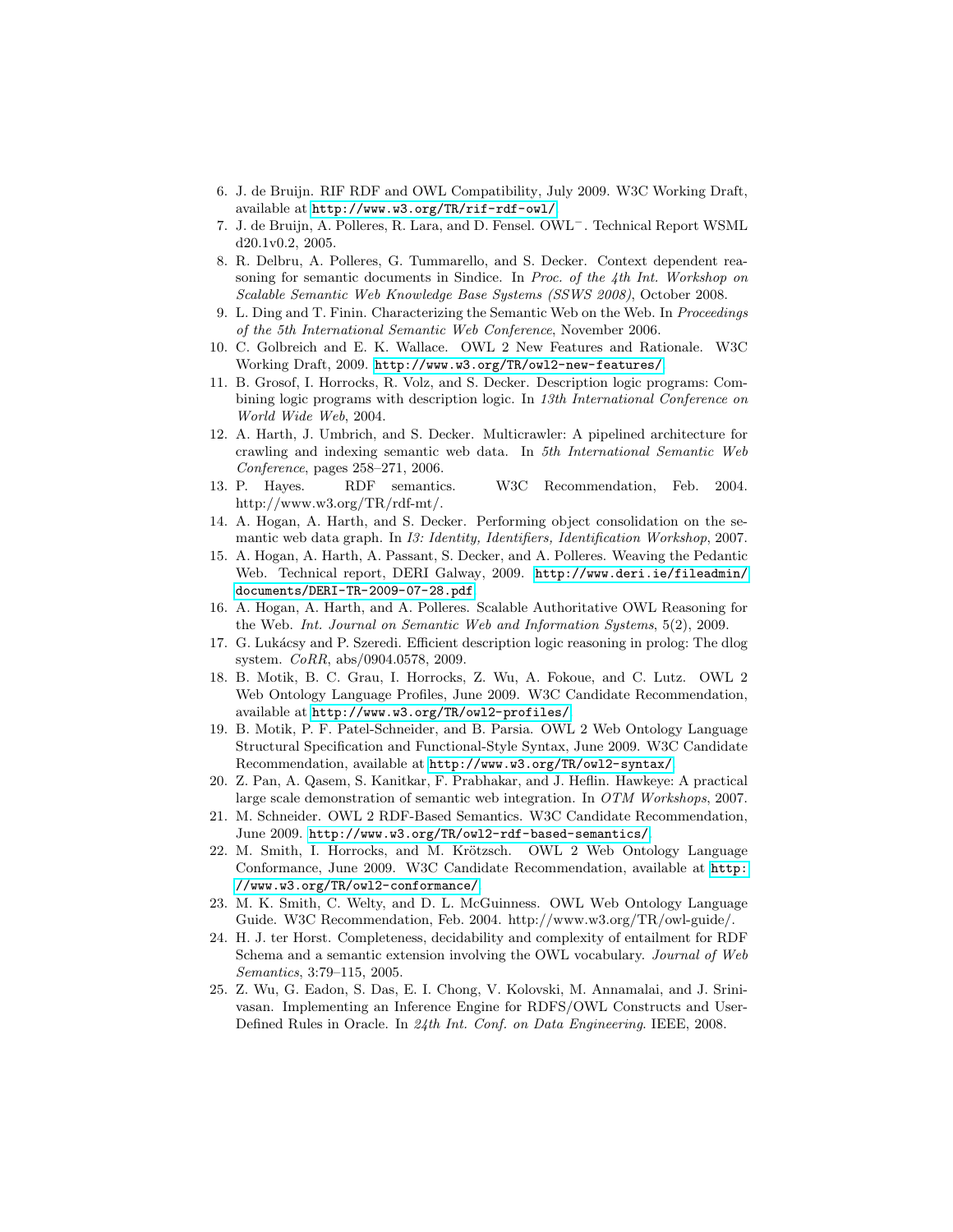# <span id="page-12-0"></span>A Rule Tables

In this Section, we provide Tables [1](#page-12-1)[-9](#page-14-1) for reference (which include all OWL 2 RL rules) presented in Turtle-like syntax; the default namespace refers to owl:. Rules are categorised according to increasing terminological/assertional antecedent arity; authoritative variable positions are denoted using bold-face.

| $\mathcal{R}0$ : no antecedent |  |                                  |                                                                   |  |
|--------------------------------|--|----------------------------------|-------------------------------------------------------------------|--|
| $\overline{\rm lOWL2RL}$       |  | <b>SAOR</b> Consequent           | <b>Notes</b>                                                      |  |
| prp-ap                         |  |                                  | ?ap a :AnnotationProperty . For each built-in annotation property |  |
| cls-thing                      |  | : Thing a : Class.               |                                                                   |  |
| $cls\n-nothing -$              |  | :Nothing a :Class.               |                                                                   |  |
| $ dt$ -type $1$                |  | ?dt a rdfs:Datatype.             | For each built-in datatype                                        |  |
| $ dt$ -type $2$                |  | $?1a$ $?dt$ .                    | For all ?l in the value space of data type ?dt                    |  |
| $dt - eq$                      |  | $?l_1$ :sameAs $?l_2$ .          | For all $2l_1$ and $2l_2$ with the same data value                |  |
| dt-diff                        |  | $?l_1$ : different From $?l_2$ . | For all $2l_1$ and $2l_2$ with different data values              |  |

<span id="page-12-1"></span>Table 1. Rules with no antecedent

|            |       | $R1:$ only terminological patterns in antecedent                                                                                                           |                                                                                         |
|------------|-------|------------------------------------------------------------------------------------------------------------------------------------------------------------|-----------------------------------------------------------------------------------------|
|            |       | <b>OWL2RL SAOR Antecedent</b> (terminological)                                                                                                             | Consequent                                                                              |
| $cls-00$   | rdfc0 | ?c :oneOf $(?x_1  ?x_n)$ .                                                                                                                                 | $?x_1  ?x_n$ a ?c.                                                                      |
| scm-cls    |       | $?c$ a : Class.                                                                                                                                            | ?c rdfs:subClassOf ?c, :Thing;<br>:equivalentClass ?c.<br>: Nothing rdfs:subClassOf ?c. |
| scm-sco    |       | $?c1 rdfs:subClassOf ?c2$ .<br>$?c_2$ rdfs:subClassOf $?c_3$ .                                                                                             | $?c_1$ rdfs:subClassOf $?c_3$ .                                                         |
| scm-eqc1   |       | $?c_1$ :equivalentClass $?c_2$ .                                                                                                                           | $?c_1$ rdfs:subClassOf $?c_2$ .<br>$?c2 rdfs:subClassOf ?c1$ .                          |
| scm-eqc2   |       | $?c1 rdfs:subClassOf ?c2$ .<br>$?c2 rdfs:subClassOf ?c1$ .                                                                                                 | $?c_1$ :equivalentClass $?c_2$ .                                                        |
| scm-op     |       | ?p a :ObjectProperty.                                                                                                                                      | ?p rdfs:subPropertyOf ?p.<br>?p:equivalentProperty?p.                                   |
| scm-dp     |       | ?p a :DatatypeProperty.                                                                                                                                    | ?p rdfs:subPropertyOf ?p.<br>?p:equivalentProperty?p.                                   |
| scm-spo    |       | $?p_1$ rdfs:subPropertyOf $?p_2$ .<br>$?p_2$ rdfs:subPropertyOf $?p_3$ .                                                                                   | $?p_1$ rdfs:subPropertyOf $?p_3$ .                                                      |
| scm-eqp1   |       | $?p_1:equivalentProperty ?p_2.$                                                                                                                            | $?p_1$ rdfs:subPropertyOf $?p_2$ .<br>$?p_2$ rdfs:subPropertyOf $?p_1$ .                |
| scm-eqp2   |       | $?p_1$ rdfs:subPropertyOf $?p_2$ .<br>$?p_2$ rdfs:subPropertyOf $?p_1$ .                                                                                   | $?p_1$ :equivalentProperty $?p_2$ .                                                     |
| scm-dom1   |       | $?p$ rdfs:<br>domain $?c_1$ . $?c_1$ rdfs:subClassOf<br>$?c_2$                                                                                             | ?p rdfs:domain ?c $_2$ .                                                                |
| scm-dom2 - |       | ?p <sub>2</sub> rdfs:domain ?c.<br>$?p_1$ rdfs:subPropertyOf $?p_2$ .                                                                                      | $?p_1$ rdfs: domain $?c$ .                                                              |
| scm-rng1   |       | ?<br>p rdfs:range ?c^1 . ?c^1 rdfs:subClassOf ?c^2 .                                                                                                       | ?p rdfs:range $?c2$ .                                                                   |
| $scm-rng2$ |       | ?p <sub>2</sub> rdfs:range ?c.<br>$?p_1$ rdfs:subPropertyOf $?p_2$ .                                                                                       | $?p_1$ rdfs: range $?c$ .                                                               |
| scm-hv     |       | $?c_1:$ hasValue ?i ; :onProperty ?p <sub>1</sub> .<br>$?c_2$ : has Value ?i ; : on Property ?p <sub>2</sub> .<br>$?p_1$ rdfs:subPropertyOf $?p_2$ .       | $?c1$ rdfs:subClassOf $?c2$ .                                                           |
| scm-svf1   |       | $?c_1$ :someValuesFrom $?y_1$ ; :onProperty $?p$ .<br>$?c_2$ :someValuesFrom $?y_2$ ; :onProperty ?p.<br>$?y_1$ rdfs:subClassOf $?y_2$ .                   | $?c1$ rdfs:subClassOf $?c2$ .                                                           |
| scm-svf2   |       | $?c_1$ :someValuesFrom ?y; :onProperty ?p <sub>1</sub> .<br>$?c_2$ :someValuesFrom ?y; :onProperty ?p <sub>2</sub> .<br>$?p_1$ rdfs:subPropertyOf $?p_2$ . | $?c1$ rdfs:subClassOf $?c2$ .                                                           |
| scm-avf1   |       | $?c_1:allValuesFrom ?y_1:onProperty ?p.$<br>$?c2$ :allValuesFrom $?y2$ ; :onProperty $?p$ .<br>$?y_1$ rdfs:subClassOf $?y_2$ .                             | $?c1$ rdfs:subClassOf $?c2$ .                                                           |
| scm-avf2   |       | $?c_1:allValuesFrom ?y$ ; :on<br>Property $?p_1$ .<br>$?c2$ :allValuesFrom ?y; :onProperty ?p <sub>2</sub> .<br>$?p_1$ rdfs:subPropertyOf $?p_2$ .         | $?c1$ rdfs:subClassOf $?c2$ .                                                           |
| scm-int    |       | ?c :intersection Of $(2c_1 \ldots 2c_n)$ .                                                                                                                 | ?c rdfs:subClassOf ?c <sub>1</sub> ?c <sub>n</sub> .                                    |
| scm-uni    |       | ?c :unionOf $($ ?c <sub>1</sub> ?c <sub>n</sub> $)$ .                                                                                                      | $?c_1?c_n$ rdfs:subClassOf ?c.                                                          |
|            |       | $\blacksquare$ 11 $\lozenge$ $\lozenge$ 1 $\blacksquare$ $\blacksquare$                                                                                    | $\cdots$                                                                                |

Table 2. Only terminological antecedent patterns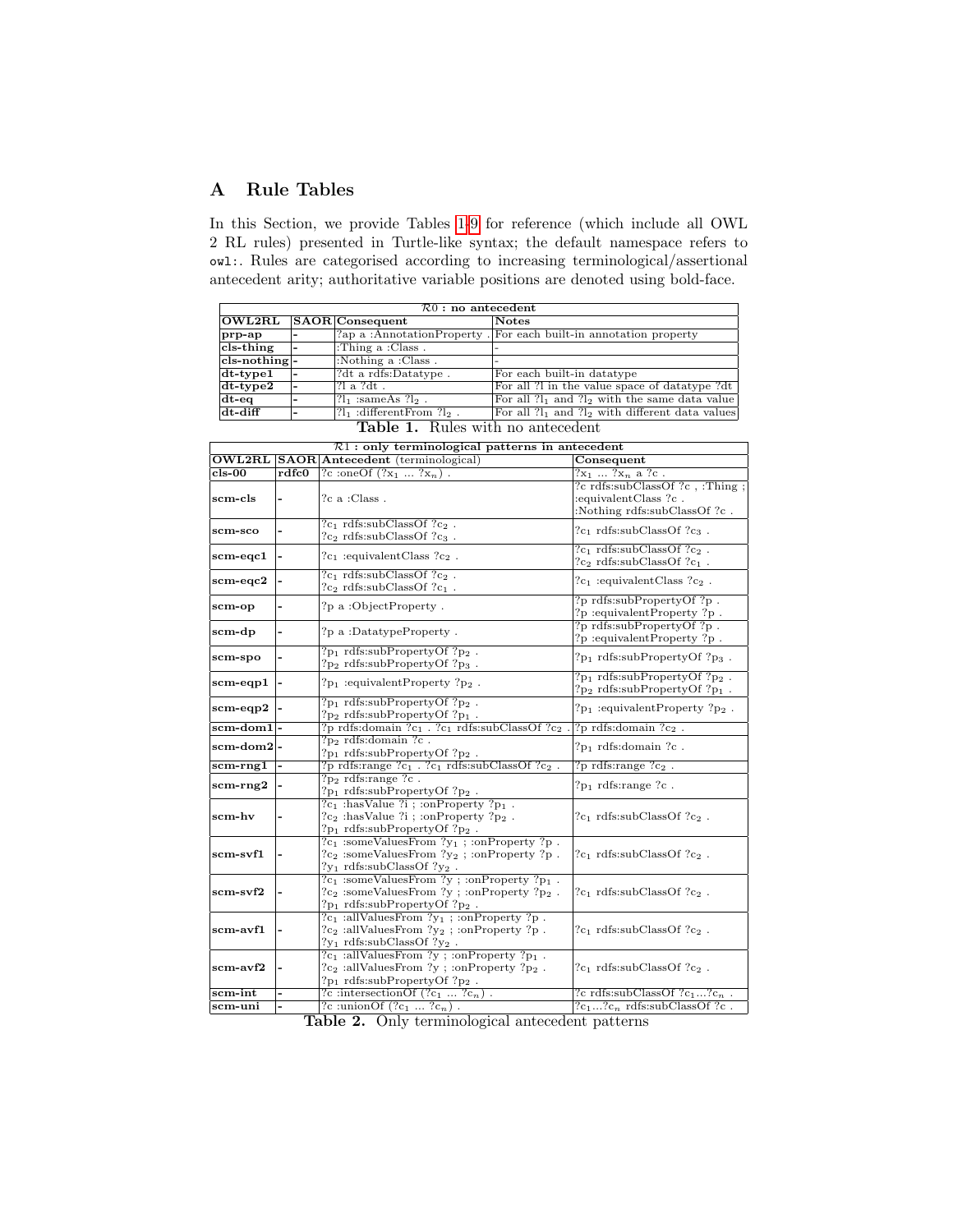| $R2:$ one assertional antecedent pattern |  |                                                                |                                                  |                                             |  |
|------------------------------------------|--|----------------------------------------------------------------|--------------------------------------------------|---------------------------------------------|--|
| OWL2RL                                   |  | <b>SAOR</b> Antecedent                                         | Consequent                                       | Notes                                       |  |
|                                          |  |                                                                | $\frac{2}{5}$ :sameAs $\frac{2}{5}$ .            |                                             |  |
| $ eq-ref $                               |  | ?s ?p ?o.                                                      | ?p :sameAs ?p .                                  |                                             |  |
|                                          |  |                                                                | $?o: \text{sameAs} ?o.$                          |                                             |  |
| $eq-sym$                                 |  |                                                                | $\text{rdfp6}'$  ?x :sameAs ?y . ?y :sameAs ?x . |                                             |  |
| $cls\n-nothing2$ -                       |  | $\left  \mathcal{R} \right $ a :Nothing $\left  \right $ false |                                                  |                                             |  |
| $dt$ -not-type $\vert$ -                 |  | $\mathop{?}\nolimits$ a $\mathop{?}\nolimits$ dt.              | false                                            | Where ? I is not in the value space of ? dt |  |

<span id="page-13-0"></span>Table 3. No terminological, but one assertional antecedent pattern

| $R3$ : at least one terminological/only one assertional pattern in antecedent |                          |                                                                            |                              |                                                                                                                         |  |
|-------------------------------------------------------------------------------|--------------------------|----------------------------------------------------------------------------|------------------------------|-------------------------------------------------------------------------------------------------------------------------|--|
|                                                                               |                          |                                                                            |                              |                                                                                                                         |  |
| <b>OWL2RL SAOR</b>                                                            |                          | Antecedent                                                                 |                              |                                                                                                                         |  |
|                                                                               |                          | termino logical                                                            | assertional                  | Consequent                                                                                                              |  |
| $ $ prp-dom                                                                   | $ {\rm rdfs2} $          | ?p rdfs:domain ?c.                                                         | ?x ?p ?y.                    | $ ?x a ?c$ .                                                                                                            |  |
| prp-rng                                                                       | rdfs3'                   | ?p rdfs:range ?c.                                                          | $?x ?p ?y$ . $?y a ?c$ .     |                                                                                                                         |  |
| $ $ prp-irp                                                                   | $\overline{\phantom{a}}$ | ?p a : IrreflexiveProperty.                                                | $?x ?p ?x$ .                 | false                                                                                                                   |  |
| $ $ prp-symp $ $ rdfp $3'$                                                    |                          | ?p a :SymmetricProperty.                                                   | ?x ?p ?y.                    | $ ?y ?p ?x$ .                                                                                                           |  |
| $ $ prp-spo $1$                                                               | $ {\rm rdfs7}' $         | $?p_1$ rdfs:subPropertyOf $?p_2$ .                                         | $?x ?p_1 ?y.$                | $ ?x ?p_2 ?y$ .                                                                                                         |  |
| $ $ prp-eqp $1$                                                               | $ {\rm rdfp13a}'$        | $?p_1:equivalent Property ?p_2.$                                           | $?x ?p_1 ?y.$                | $\sqrt{?}x$ ?p <sub>2</sub> ?y.                                                                                         |  |
| $ $ prp-eqp $2$                                                               | rdfp13b'                 | $?p_1$ :equivalentProperty $?p_2$ .                                        | $?x ?p_2 ?y . ?x ?p_1 ?y .$  |                                                                                                                         |  |
| $ $ prp-inv1                                                                  | $ {\rm rdfp8a}' $        | $?p_1:$ inverse Of $?p_2$ .                                                | $?x ?p_1 ?y .  ?y ?p_2 ?x .$ |                                                                                                                         |  |
| $ {\rm cls\text{-}int2} $                                                     | rdfc3a'                  | ?c :intersection Of $(?c_1 \ldots ?c_n)$ .                                 | ?x a ?c.                     | $?x a ?c_1?c_n$                                                                                                         |  |
| cls-uni                                                                       | $\mathbf{rdfc1}'$        | ?c :unionOf $(?c_1  ?c_i  ?c_n)$ .                                         | $?x$ a $?c_i$                | ?x a ?c.                                                                                                                |  |
| $ cls-svf2 $                                                                  |                          | $\mathbf{rdfp15}^*$ ?x :someValuesFrom :Thing ; :onProperty ?p.            | ?u ?p ?v.                    | ?u a ?x.                                                                                                                |  |
| $ {\rm cls\text{-}hv1} $                                                      |                          | $\text{rdfp14b}'$ ?x : has Value ?y ; : on Property ?p.                    | ?u a ?x.                     | $\sqrt{?u}$ ?p ?y.                                                                                                      |  |
| $ {\rm cls-hv2} $                                                             |                          | $rdfp14a' ?x: hasValue?y:conProperty?p.$                                   | ?u ?p ?y.                    | ?u a ?x.                                                                                                                |  |
| cax-sco                                                                       | rdfs9                    | $?c1$ rdfs:subClassOf $?c2$ .                                              | $?x a ?c_1.$                 | $\left[ \begin{smallmatrix} 2 \end{smallmatrix} \right]$ x a $\left[ \begin{smallmatrix} 2 \end{smallmatrix} \right]$ . |  |
| $ {\rm cav\text{-}eqc1} $                                                     |                          | $\mathbf{rdfp12a}'$ ? $\mathbf{c}_1$ : equivalent Class ? $\mathbf{c}_2$ . | ? $x$ a ? $c_1$ .            | $?x a ?c2$ .                                                                                                            |  |
| $ {\rm cav\text{-}eqc2} $                                                     |                          | $\lceil \mathbf{rdfp12b}' \rceil$ ? $c_1$ : equivalent Class ? $c_2$ .     | $?x a ?c2$ .                 | $?x a ?c1$ .                                                                                                            |  |

<span id="page-13-2"></span>

| Table 4. At least one terminological and exactly one assertional pattern |  |  |
|--------------------------------------------------------------------------|--|--|
|--------------------------------------------------------------------------|--|--|

| $R4:$ no terminological pattern/multiple assertional patterns |              |                                                                                                                                                              |                      |  |
|---------------------------------------------------------------|--------------|--------------------------------------------------------------------------------------------------------------------------------------------------------------|----------------------|--|
| <b>OWL2RL SAOR</b>                                            |              | Antecedent                                                                                                                                                   | Consequent           |  |
| eq-trans                                                      | rdfp7        | $?x$ :sameAs $?y$ . $?y$ :sameAs $?z$ .                                                                                                                      | $?x$ :sameAs $?z$ .  |  |
| eq-rep-s                                                      |              | $rdfp11'$ $\frac{1}{s}$ : same As $\frac{2s'}{s}$ $\frac{2p}{s}$ $\frac{2p}{s}$ .                                                                            | $\frac{7s'}{2p}$ ?o. |  |
| eq-rep-p                                                      |              | ?p :sameAs ?p'. ?s ?p ?o.                                                                                                                                    | $\frac{2}{5}$ ?p'?o. |  |
| eq-rep-o                                                      |              | $rdfp11''$ ?o :sameAs ?o'. ?s ?p ?o.                                                                                                                         | $\gamma$ s ?p ?o'.   |  |
| eq-diff1                                                      |              | $?x$ :sameAs $?y$ ; :differentFrom $?y$ .                                                                                                                    | false                |  |
| prp-npal-                                                     |              | $\frac{1}{2x}$ :sourceIndividual ?i <sub>1</sub> ; :assertionProperty ?p ; $\left _{\text{false}}\right $<br>:targetIndividual $?i_2$ . $?i_1$ $?p$ $?i_2$ . |                      |  |
| prp-npa2  -<br>$-1$                                           | $\mathbf{r}$ | $\frac{3}{2}$ :sourceIndividual ?i <sub>1</sub> ; :assertionProperty ?p; $ _{\text{false}}$<br>:targetValue ?lt . $?i_1$ ?p ?lt .                            |                      |  |

<span id="page-13-1"></span>Table 5. No terminological, but multiple assertional patterns